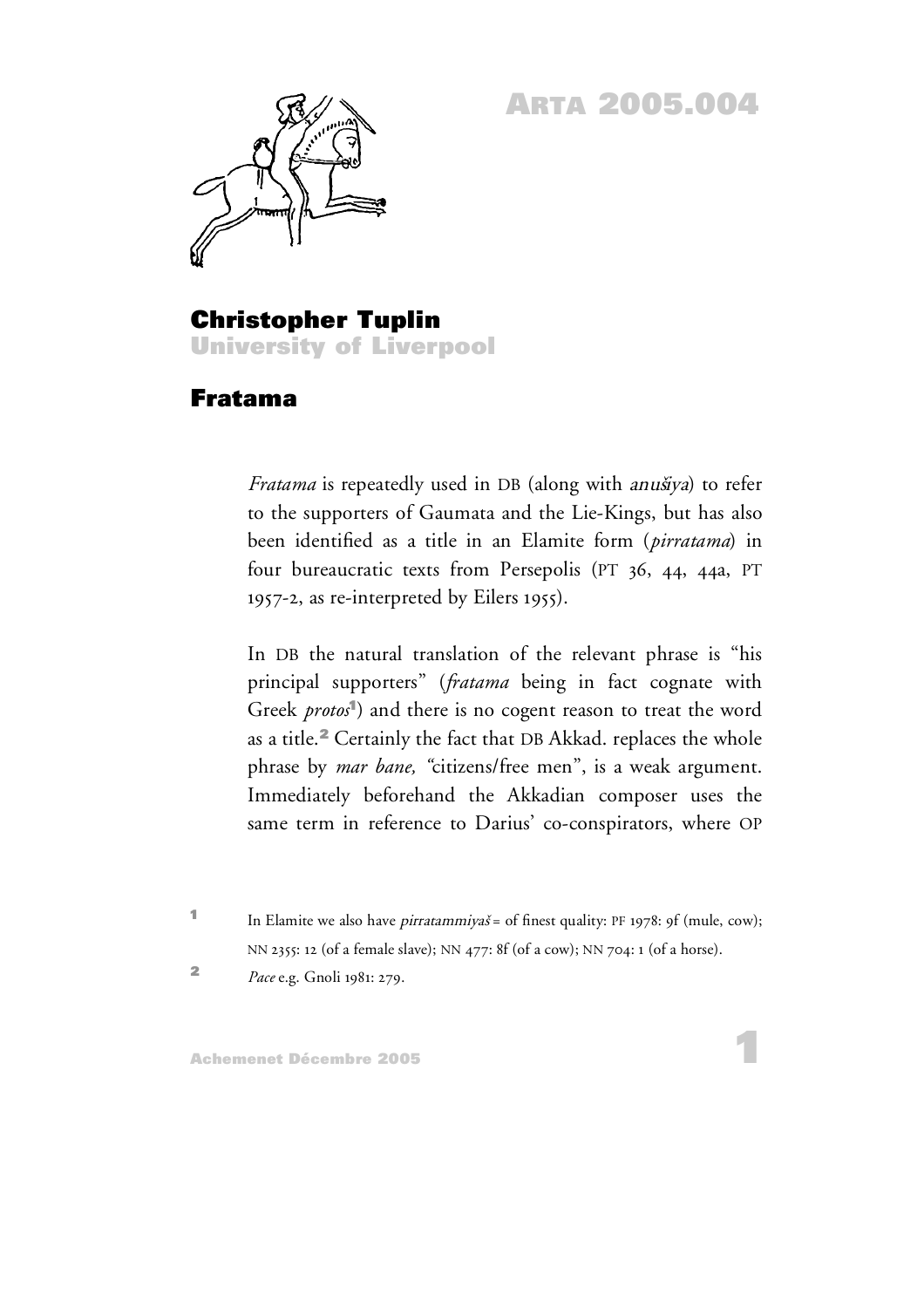

and Elamite have just "with a few men", and *mar bane* is the Akkadian response in other contexts in DB and elsewhere containing no more than rather general ideas of superiority. **3** In DB Elam. the supporters of Gaumata and the Lie-Kings are described as *hatarrimanu dami-hupap-e*. The Elamite dictionary suggests that this means "principal adherents" (see *ElW* 277, 646, 698), whereas Grillot-Susini *et al*. 1993: 44 n.119 propose "les hommes en condition d'alliance qui l'avaient fidèlement suivi". The conflicting etymological speculations involved are beyond my competence to judge independently (it is disconcerting to the philological outsider that the root *hupa* is variously seen as "precede" and "follow"); but neither version suggests that the Elamite composer thought he was dealing with a title.

The bureaucratic texts present a trickier problem. In each case the word immediately precedes a personal name, on three occasions the author of a letter (Bakadadda = Megadates), and on the fourth an individual, Mirampa (OP \**viramfa*-), who is apportioner for a worker-group. Eilers 1955: 225-236 suggests it labels a member of the class known in Sassanian times as *azatan* ("noble").

But questions arise. PT 36, 44, 44a are the only letters from Persepolis in which a named writer has any sort of title. The letter formula is: "To PN, speak, PN, says", and PN, never has a

**<sup>3</sup>** Cf. DB 3 [OP *amata*], DNb/XPl 2a [OP *tunuva*].

**Achemenet Décembre 2005**

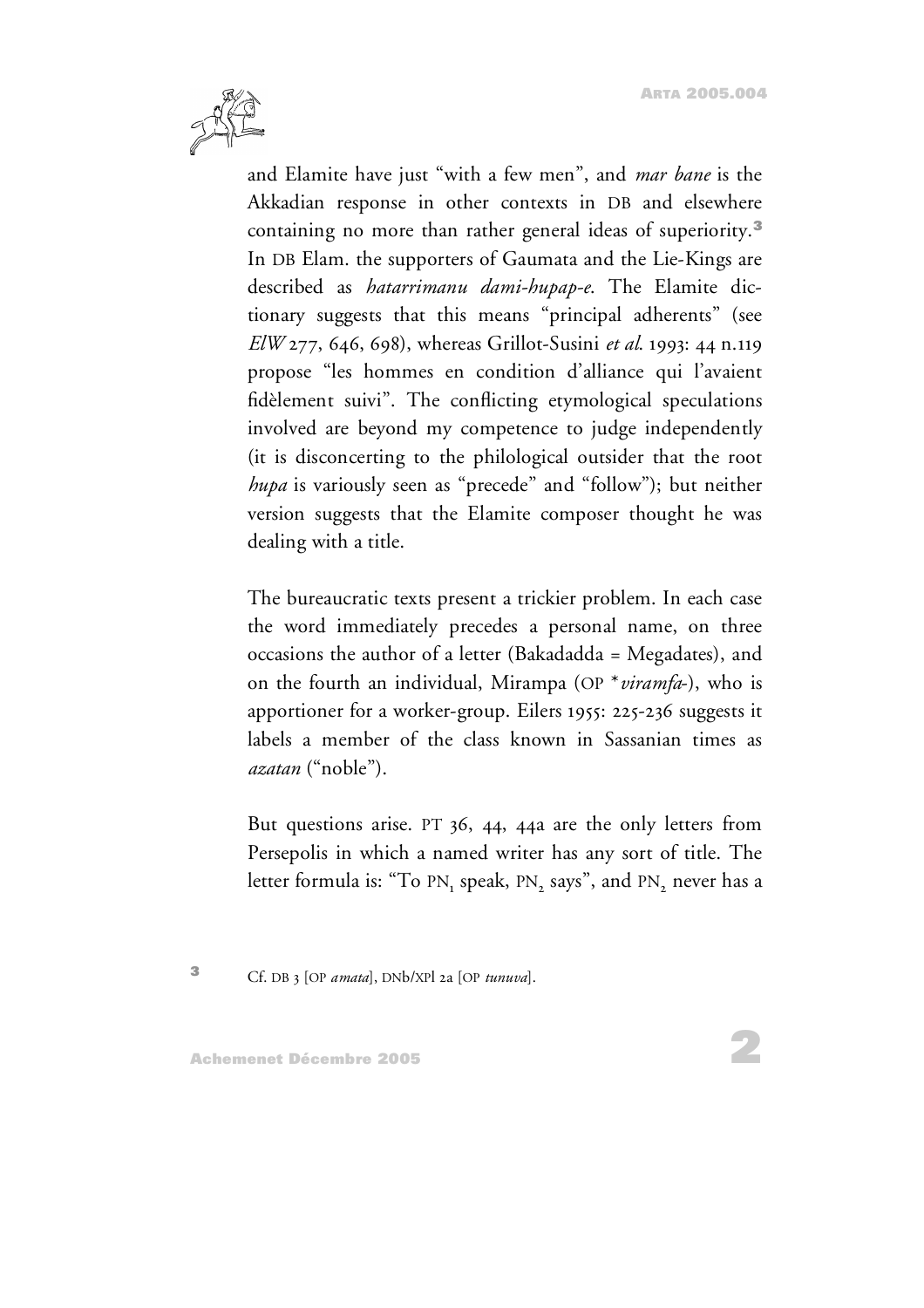

title. The only half-exception is PF 1860, where the anonymous writer is described as the *ansara*-official (this is, effectively, an exception that proves the rule). **<sup>4</sup>** Apportioners, by contrast, can have titles, but one expects them to come after the name - which is, indeed, a problem for Eilers's reading of the letter texts as well. **5**

Why do only Bakadda and Mirampa among all the individuals in the Persepolis archives get this description? Eilers's suggestion that the title depended on a special grant by the King sorts ill with the alleged analogy with *azata* and does not address the problem. *Prima facie* either

- **1** *fratama* represents an extremely rare honour (so rare that even the likes of Parnaka do not have it) - which hardly coheres with DB's application of it to Darius' enemies, or
- **4** For the reverse phenomenon cf. PFa 27, where the recipients are an anonymous group of accountants. There are some 36 texts in which a named recipient has a functional title and another 15 or so in which some other sort of description or qualification is attached to a named recipient.
- **<sup>5</sup>** Wouter Henkelman suggests that in PT 36, 44, 44a *pirratamma* might be meant to qualify the recipient (Vahush), but even if the placing of turus  $($  = "speak") between the name and its putative descriptive adjective/title were tolerable (and I have found no example in the 61 texts where the possibility might arise), this would not account for PT 1957-2 (though see below, ad 5).

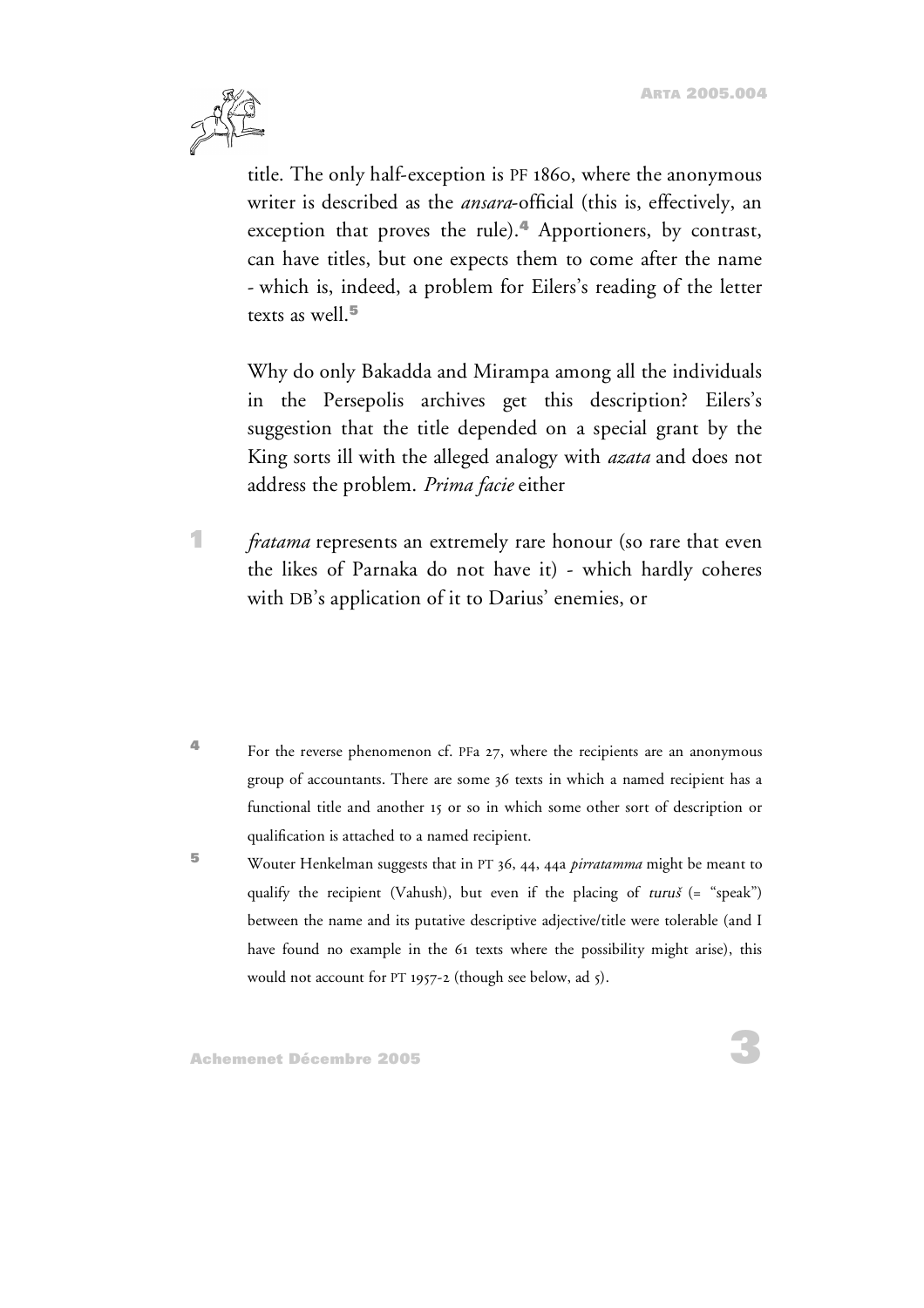

**2** *fratama* designates an extremely commonplace status (hence almost never mentioned in Persepolis texts), or

**3** the inclusion of a non-functional status title in these texts is so arbitrary (no other such titles have been identified in the Persepolis archive, and comparable things are extremely rare in other documentary contexts**<sup>6</sup>**) that nothing can properly be inferred at all.

None of the above is an attractive possibility. Two others may be mentioned:

**6** *Mar biti* and *br byt'* are only used intermittently. Aršam and other persons are mr' in various Aramaic documents: hardly a distinctive title or quasi-title, and certainly not confined to Iranians. I suppose the much-debated *saris* in Egyptian documents (and *srs* in Bowman 269?) might come into the equation. I don not know what to make of the King's kppšPtah-hotep in Posener 1986: 91-6 (Louvre SIM 1244). (Nothing comparable appears in Brooklyn 37.353, for which see Jansen-Winckeln 1999). The title parastamu ša mat Parsu, where parastamu corresponds to OP \*frastavan = "foreman" (Eilers 1940: 15 n.6; Zadok 1977: 98), appears in several Babylonian documents (cf. Dandamaev 1992: 114 [Piridatu: 426 BC], 118 [Rušunpatu: 458 BC], 145 [no.349: 458 BC]; Stolper 1994: 623 [VAT 15610: 7 (name lost) & r.3f (Huršenu, Mazdaisna): no date given]), and Stolper 1994: 623 wonders whether it is part of court-protocol, parallel to Herodotus' talk of *protoi ton Person* (3.68, 70, 77, etc.). But the Herodotean phrase ought not to be assigned quasititular status (cf. n.11).

**Achemenet Décembre 2005**

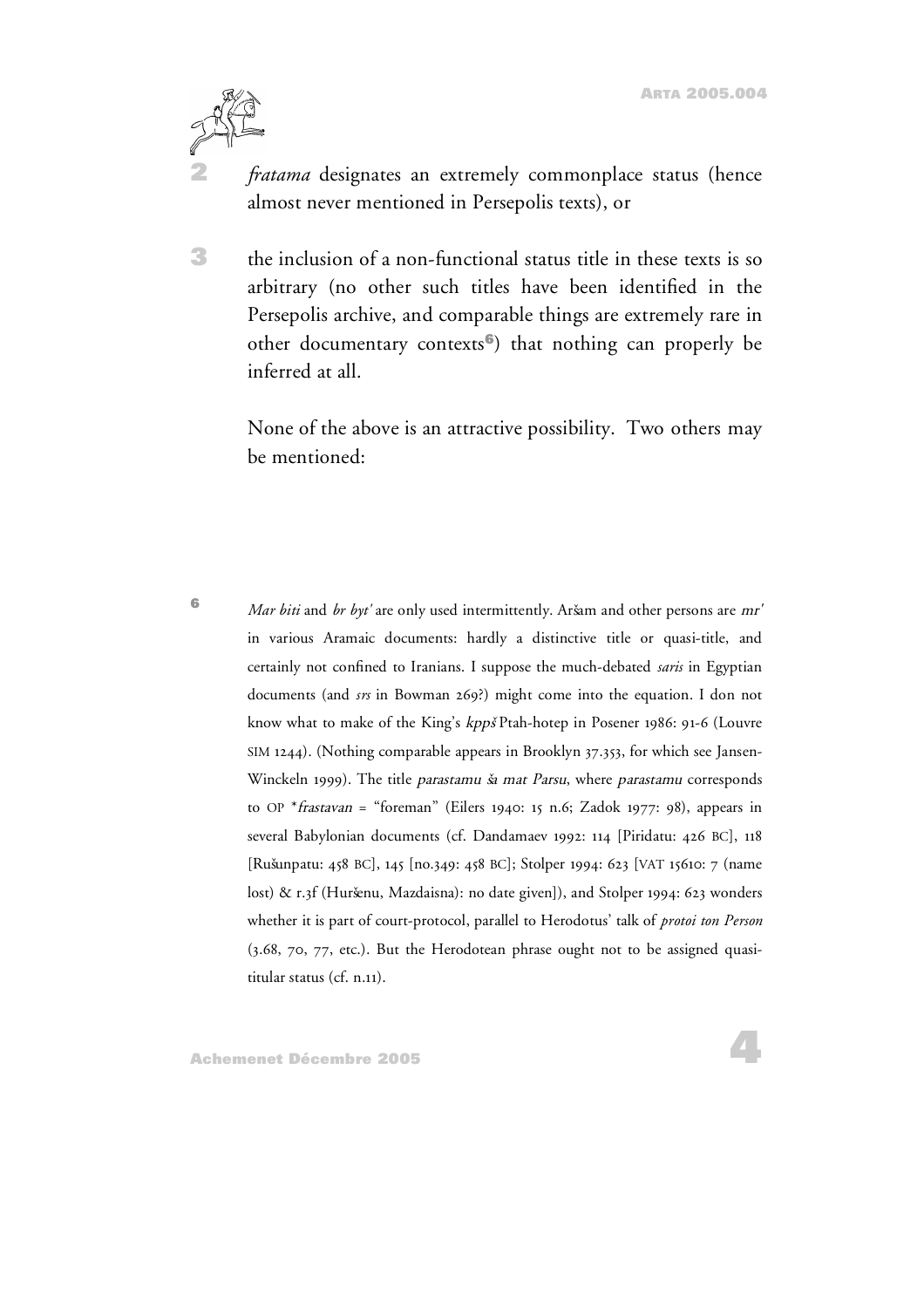

**4** Perhaps *pirratama* is actually the PN Fratama (attested in Akkadian form, Partammu, in Dar. 379, 410). That gives us two authors in PT 36, 44, 44a and two worker-group apportioners in PT 1957-2, both of which are possible circumstances. **<sup>7</sup>** The only problem is that "and" would be missing between the two author-names in the letters. (By contrast it is present in PT 1957-2 but Cameron, influenced by Eilers, decided it had been partially erased by the scribe. Hallock presumably discounted this, since he thought the word could be a PN in PT 1957-2, **<sup>8</sup>** and was surely right to do so.) Omission of "and" is, as Eilers conceded, not impossible.

- **5** In PT 36, 44, 44a *pirratamma* simply means "first" and it pertains to the addressee, not the addressor: the translation is "to Vahush speak, as the first one,  $PN_2$  speaks thus...", and the meaning that Vahush will receive the letter-order first and then pass it on. No such explanation works for PT 1957-2 but, as we have just seen, in that text *pirratamma* should on the face of it be interpreted as a PN. This would mean that the same word is explained in two different ways in PT 36, 44, 44a, and in PT 1957-2, but that is not impossible (one should keep in mind that Greek *protos* can be both a name and an ordinary
- **<sup>7</sup>** Letters with more than one writer exist, and *na-an* KI+MIN is possible for "spoke" in such a circumstance. Double "apportioners" appear in PF 559, NN 1422 (šaramap), NN 1762 (šarama; ak missing!), NN 1712 (šarama), NN 1479, NN 1872, NN 2165 (šaramana), NN 0161 (šaramanna).
- **<sup>8</sup>** Cf. Hallock 1969: 745.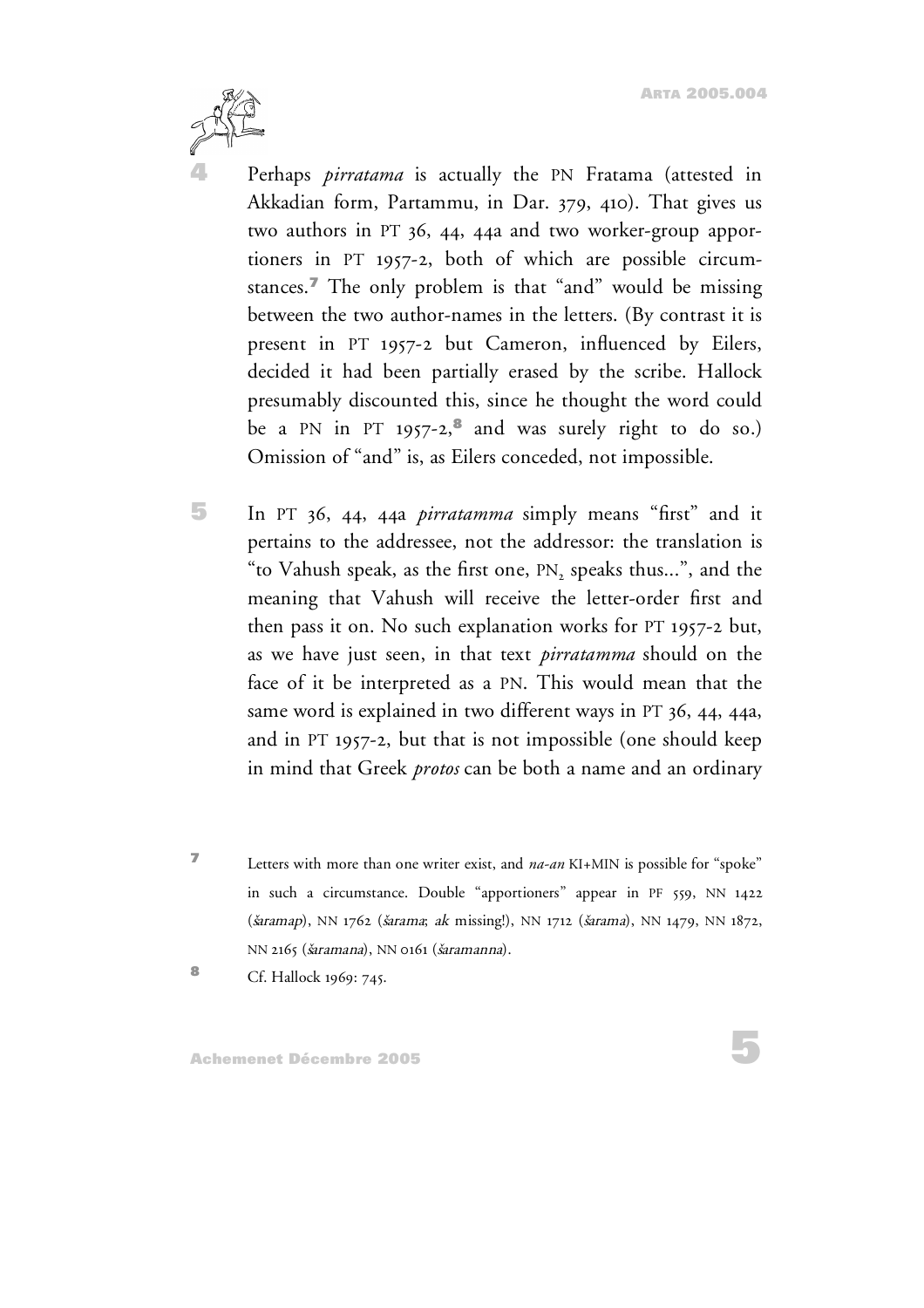**ARTA 2005.004**



adjective), and the hypothesis involved is arguably no less neat than the supposition that "and" has been omitted between pairs of PNs in PT 36, 44, 44a.

**6** We *should*, after all, see *pirratamma* as a title, but not the designation of an honorific or "noble" status. Rather, it might mean something like "director", a banal function-title that does not happen to appear often in the surviving Persepolis archives, perhaps because it only came into use at a relatively late date. The problem that the word either appears before the PN it qualifies or after it but separated by turus would, of course, remain.

**7** In a similar way one could also (finally) speculate that what had been an ordinary adjective at the time of DB and the Fortification Archive had become an honorific court-title by the 460s BC. **<sup>9</sup>** That would reduce one's surprise at its rare appearance, though it would not entirely eliminate it (PTT is quite a large corpus, after all). The problem of the word's position in relation to the PN it qualifies would, however, still apply. **<sup>10</sup>** In favour of this one *could*, I suppose, cite the claim sometimes advanced that the existence of the title at some date is indirectly detectable in Hebrew *partamim* (*Esther* 1.3, 6.9, *Daniel* 1.3). On the other hand, even if *partamim* reflects

**<sup>9</sup>** The Bakaddada texts relate to months 9 and 11-12 of year 19 (467/6), PT 1957-2 to month 2 of year 20  $(466/5)$ .

**10** Note that *dukšiš* (royal woman) is always placed after the relevant PN.

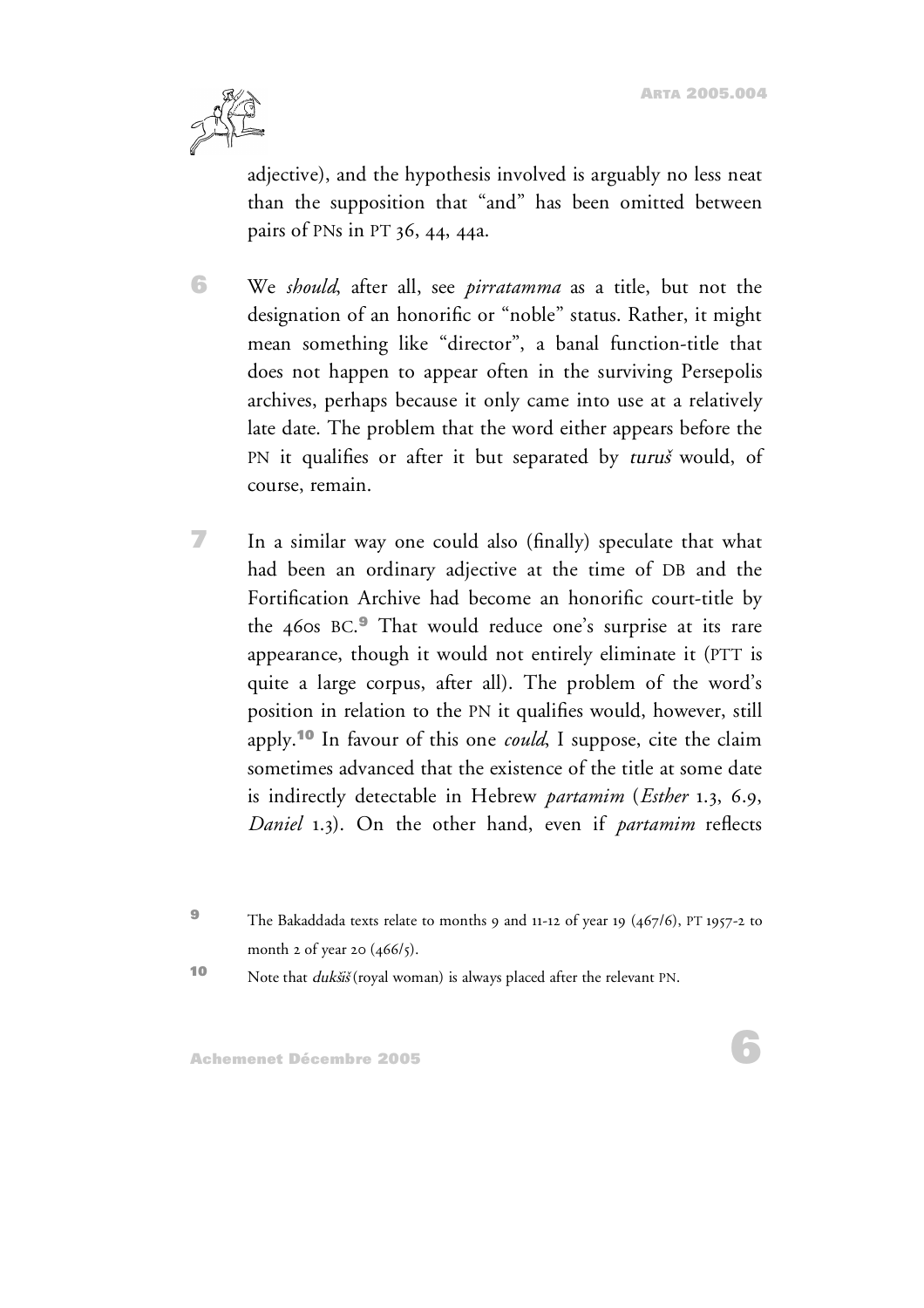**7**



*fratama*, it is no more a guarantee that *fratama* was a formal title than are references in Herodotus and other authors to *protoi* among the Persians. **11**

> Classics & Ancient History School of Archaeology, Classics & Egyptology University of Liverpool 12 Abercromby Square Liverpool L69 7WZ **[c.j.tuplin@liv.ac.uk](mailto:c.j.tuplin@liv.ac.uk)**

**<sup>11</sup>** Hdt. 1.206, 3.35,68,70,77, 8.119, Arr.An.3.23.7, Plut. *Artox*. 25, ps.-Arist. *de mund*.398a. – This avowedly aporetic note arose as a *parergon* to Tuplin f/c. I am very grateful to Wouter Henkelman for elevating it from the status of an e-mailed plea for help to a contribution to ARTA, and for his contributions to its argument, for the final state of which he bears, of course, no guilty responsibility.

**Achemenet Décembre 2005**